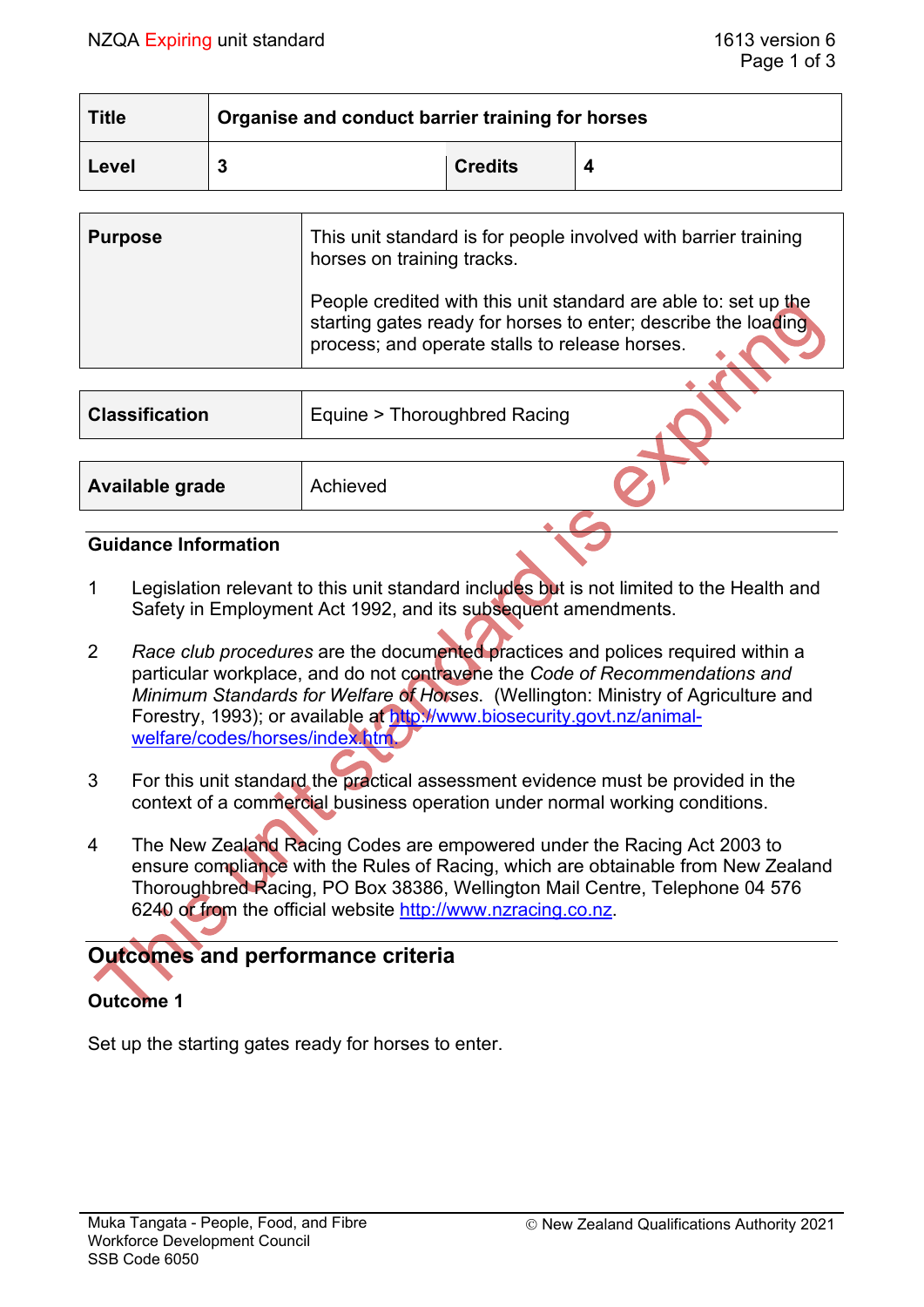# **Performance criteria**

1.1 Gates are checked and tested to ensure they are functional in accordance with race club procedures.

> Range front gates open to widest possible extension, back gates swing easily on hinges, back and front gates shut securely, absence of protruding objects on inside of gates, front gates open immediately when sprung.

1.2 Gates are prepared for horses to enter according to starting procedure.

Range front gate shut, back gate open.

1.3 Loading and jumping surface is prepared in terms of safety for horses

Range firm, level, absence of foreign objects.

#### **Outcome 2**

Describe the loading process.

#### **Performance criteria**

- 2.1 Description outlines procedure for checking safety equipment is worn in accordance with the Rules of Racing prior to riders entering starting gates.
- 2.2 Description outlines the procedure for loading horses into gates.
- 2.3 Description outlines club procedures for placing horses in gates according to ease of loading.
- 2.4 Description outlines methods of loading difficult horses.

Range two people linking arms behind horse and pushing, ropes.

2.5 Description outlines process for assisting riders on fractious horses in starting gates, in a manner which is safe for the horse, and rider.

# **Outcome 3**

Operate stalls to release horses.

# **Performance criteria**

- 3.1 Riders are clearly warned to prepare for release, prior to release, in accordance with race club procedures.
- 3.2 Visual check of track ensures it is clear of horses, hazards, and people.
- 3.3 Gates are opened to despatch horses in accordance with race club procedures.